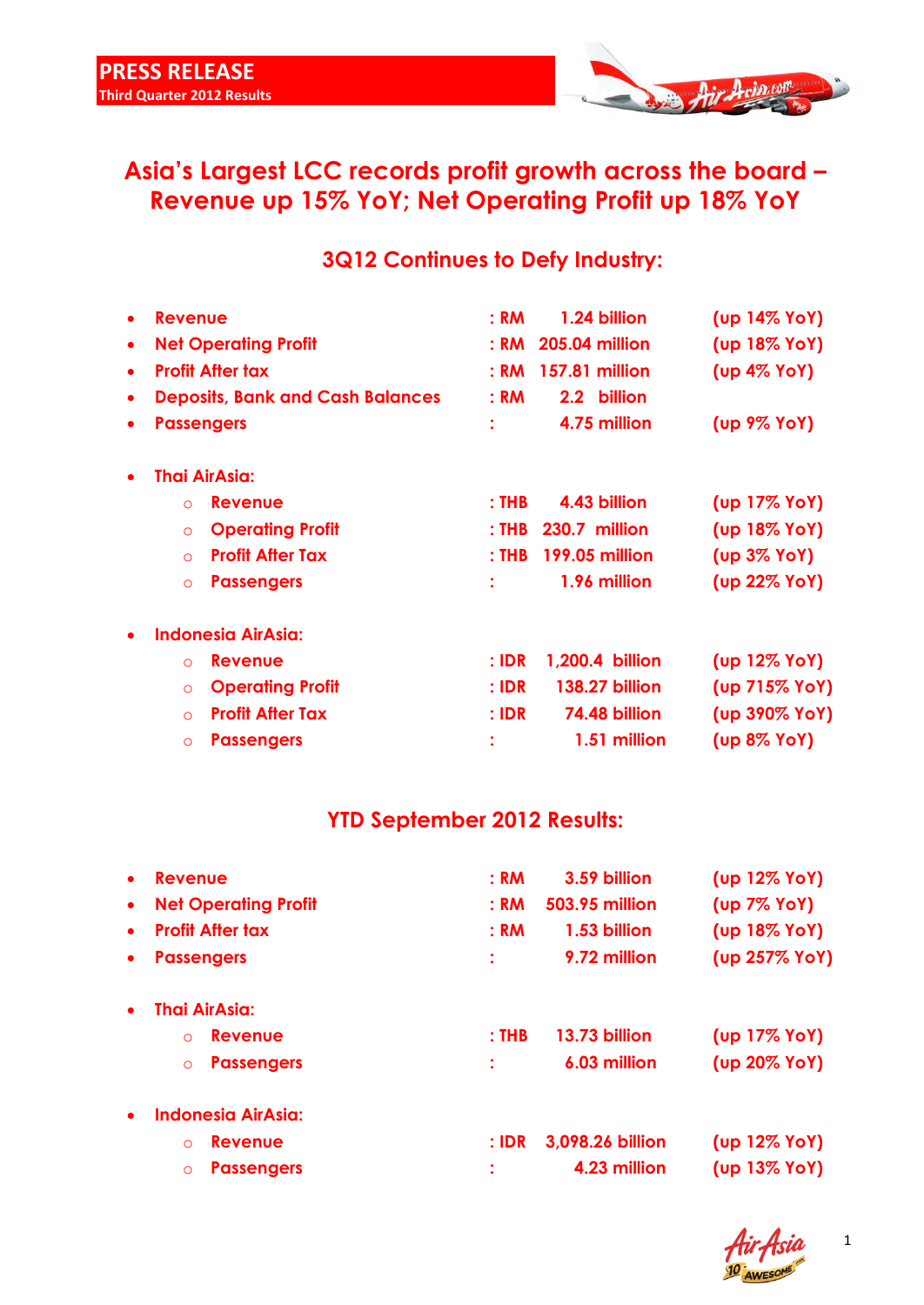

**LOW COST TERMINAL SEPANG, 21 November, 2012 - AirAsia Berhad ("AirAsia" or the "Company")** today reported its results for the third quarter ended 30 September 2012.

The Company posted another record quarter revenue of RM1.24 billion, up 14% from a revenue of RM1.08 billion reported in the same quarter last year. The growth was attributed to the increase in the number of passengers carried which grew 9% to 4.75 million and increase in capacity as the number of aircraft operating in Malaysia increased to 59. Despite the 10% increase in capacity, demand in terms of seat load factor remained solid at 77% for 3Q12.

Net operating profit was reported at RM205.04 million, a commendable increase of 18% from a net operating profit of RM173.45 million reported in 3Q11.

Profit after tax for the same period was RM157.81 million, up 4% from a profit after tax of RM152.3 million reported in 3Q11. The company also continued to deliver high EBITDAR and EBIT margins of 38% and 23% respectively.

AirAsia CEO, Aireen Omar said "As the largest Low Cost Carrier in Asia, AirAsia continues to outperform each quarter with strong growth in net operating profit which has increased 18% and led to a 4% increase in profit after tax YoY. All of these were achieved despite the rise in fuel this quarter where we saw the average fuel price increased by 1% YoY."

Aireen also highlighted, "The company's cash position remains strong with RM2.20 billion in cash and bank balances and on top of that, we have continued to reduce our net gearing further to 1.03 times this quarter (net gearing was reported at 1.10 times in 2Q12)."

AirAsia continues to be the lowest cost carrier. Cost, measured by cost per available seat per kilometer ("CASK") was reported at 13.51 sen, an increase of 6% YoY and CASK, ex-fuel, stood at 6.82 sen, an increase of 8% YoY. This increase was due to the rise in aircraft fuel expenses in line with the growth in capacity YoY. There was also an increase in maintenance cost as more aircraft comes in for its routine checks. To add on to that, since the third quarter last year the Company took 13 aircraft on operating lease, thus increasing the aircraft operating lease expense YoY.

On the other hand, AirAsia reported an increase of 5% in revenue per available seat per kilometer ("RASK"), which went up to 17.49 in 3Q12 from 16.67 in 3Q11. This was attributed to the growth in ticket demand despite the 7% increase in average fare.

Aireen added, "As we remain the lowest cost airline in the world, we need to maintain that cost discipline as model needs to be robust to combat any uncontrollable external factors. This is evident with the 3% increase in our ancillary income per pax from RM39 in 3Q11 to RM40 in 3Q12. We are expanding our ancillary businesses and increasing ancillary revenue as there is plenty of room to grow through various new initiatives that will be announced in the near future."

Thai AirAsia recorded revenue of THB4.43 billion in 3Q12, up 17% from the same period last year. Thai AirAsia CEO, Tassapon Bijleveld said, "This was attributed to 22% growth in passenger volume. Operating profit went up to THB230.7 million (18% YoY), and net profit was reported at THB199.05 million, a 3% increase from THB193.63 million in 3Q11. Seat load factor rose to 82% from 80% YoY despite the 19% increase in capacity. These further cemented Thai AirAsia as the strong leader in the LCC market in Thailand."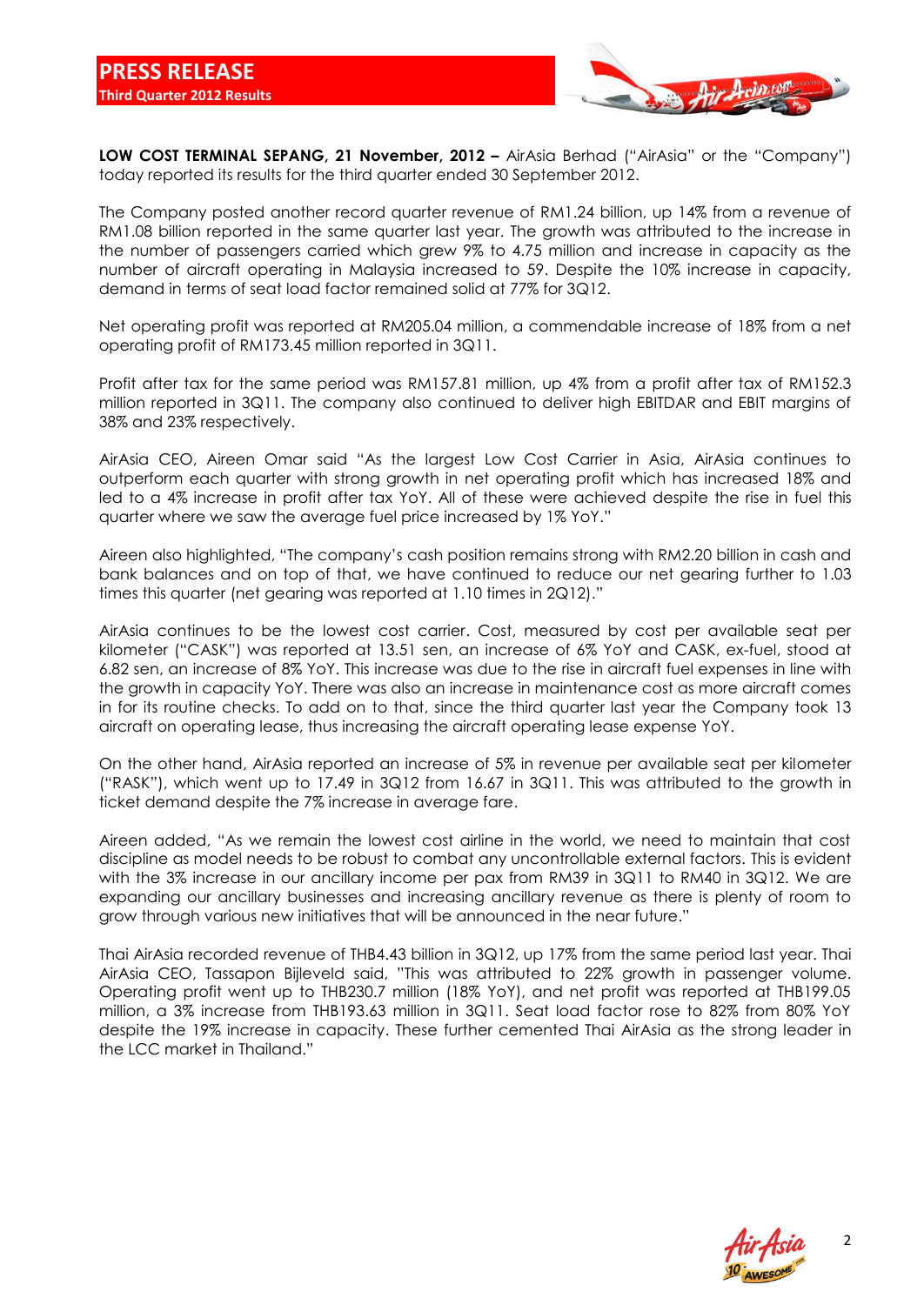

Indonesia AirAsia also posted very strong results this quarter. Revenue was reported at IDR1,200.4 billion, up 12% from IDR1,075.63 billion in 3Q11 attributed to 8% growth in passenger volume. Operating profit saw an impressive 715% increase to IDR138.27 billion from IDR16.98 billion reported last year. Indonesia AirAsia CEO, Dharmadi added "IAA has vastly improved YoY as most of last year it went through the various stages of phasing out the Boing 737s. This contributed to profit after tax raising significantly to IDR74.48 from a loss of IDR25.7 billion reported during the same period last year. Load factor remained at 78% despite an 8% increase in capacity and we push ahead our turnaround story."

### **Outlook**

On the outlook for the rest of 2012, Aireen reaffirmed that AirAsia will continue to strive to deliver strong performance in terms of both operations and financial results. She said, "The fourth quarter is predominantly our strongest quarter. We will continue to launch more routes and add more frequencies to cater to the high demand. This year, we have a total of 21 brand new Airbus A320s coming in which is being distributed among the five entities to support their growth."

"As of today, we have received 15 out of the 21 aircraft, and in December, we are looking forward to receiving our first A320 aircraft with sharklets from Toulouse. We are delighted that we are the first airline to receive this new aircraft. This in line with our low cost mantra whereby this aircraft will help us to reduce our cost further as they are approximately 3% more fuel efficient than the current ones."

On fuel prices, "Aireen said, "Fuel prices are being monitored very closely and will hedge at the opportune time."

On group updates, Group CEO Tan Sri Dr Tony Fernandes said, "As the Group take big steps to prepare for the Asean Open Skies that will commence in 2015, there have been a lot of developments across all five affiliates this quarter. Malaysia AirAsia saw the appointment of its new CEO, Aireen Omar, and Thai AirAsia had just recently moved from Suvarnabhumi Airport to its new home in Don Mueang which will see incremental cost savings in terms of airport charges and fuel. Indonesia AirAsia on the other hand, will see exciting times ahead as they move on to aggressively grow its presence domestically as well as internationally. The strategy in Indonesia is to grow organically and add in more capacity in the next few years to grow its domestic market and maintain its dominance in the international market."

In terms of the upcoming developments of the competitive landscape in Malaysia and the region, Tony said the management is confident that AirAsia will continue to retain its leadership position in the Asean LCC market. The Company had overcome many challenges in the past 10 years and saw competitors come and go while AirAsia continued to grow its capacity and market share. "We are focused and disciplined in terms of cost and our business model. We have the lowest cost base compared to other airlines in the world and it would be hard for others to replicate that. With that said, AirAsia has always welcomed competition as we believe that the Asean market is still underserved. We will defend our margins and RASK which will come from the increase in load factor, routes and ancillary income. We have used this very effectively against Malaysia Airlines and Firefly in the past."

Lastly he added, "My goal as Group CEO is to improve Thai AirAsia and Indonesia AirAsia, and to ensure profitability similar to what Malaysia has achieved. Philippines AirAsia and AirAsia Japan will be slow but there are a lot of potential in these markets. In the near term, I will continue to focus on AirAsia's three core markets - Malaysia, Thailand and Indonesia."

To cope with the increasing demand, the Group currently has a total fleet of 112 A320s and is expecting 266 more aircraft to be delivered up to 2026. The airline also is in discussions to purchase additional 100 aircraft to support the rapid growth of AirAsia in Asia.